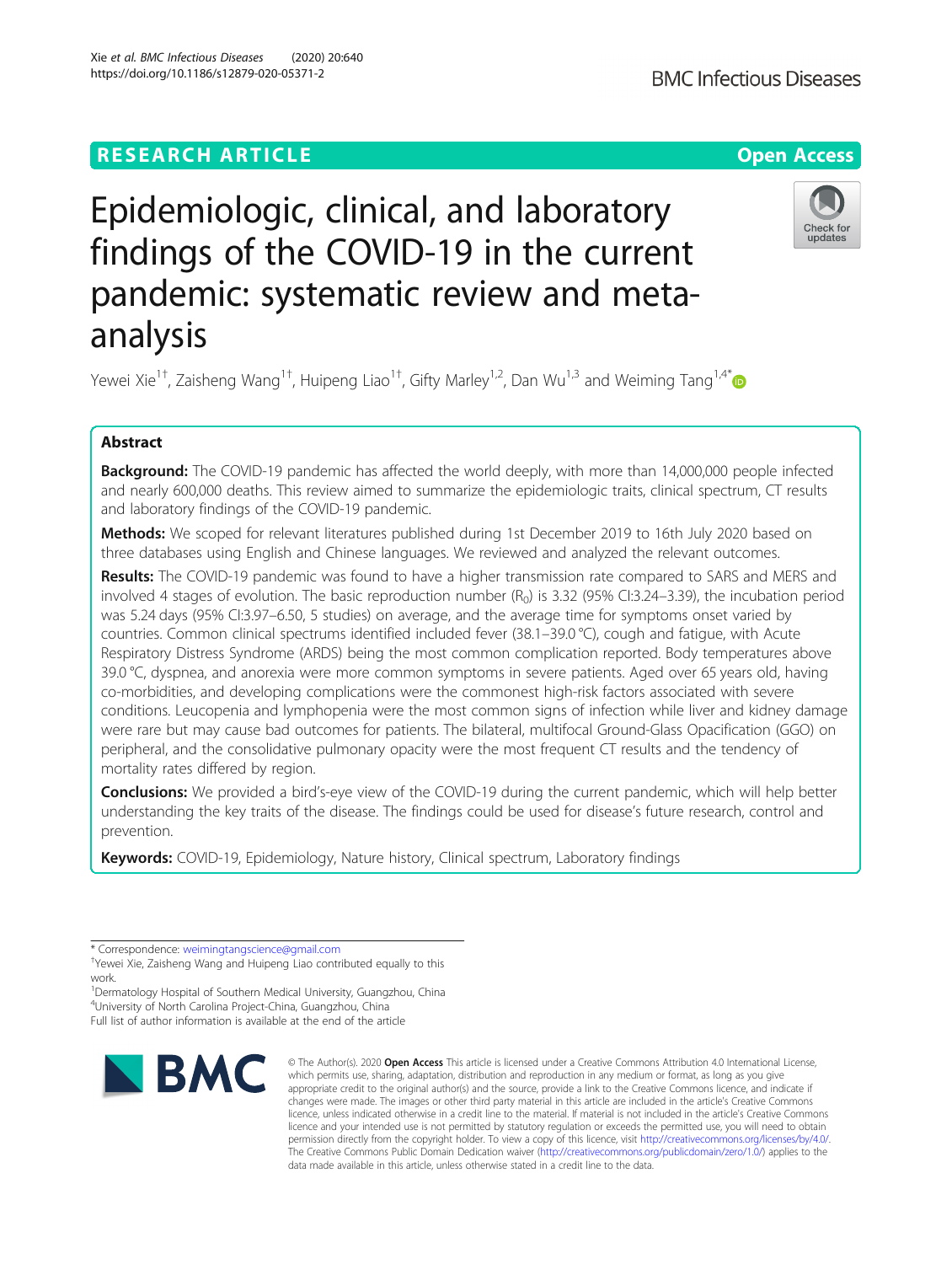# <span id="page-1-0"></span>Background

The emergence of COVID-19 has made it the first infectious disease pandemic in the twenty-first century. As of 20th July 2020, a total of 14,348,858 people got infected, and 603,691 were confirmed dead in 213 countries, territories, and areas globally [\[1\]](#page-8-0). While more than 30 countries had issued the highest level of response, the SARS-CoV-2 (pathogen of COVID-19) continues to spread in different regions around the world [\[2](#page-8-0)]. However, the key information on the virus epidemiology, clinical spectrum, and on the pathogen was delayed in response during the early outbreaks in many countries. To fill the research gaps mentioned above, this review article systematically summarizes global findings on the natural history, clinical spectrum, transmission patterns, laboratory findings, CT results, and risk factors of the COVID-19.

## Methods

#### Search methods for identification of studies

We searched for publications in epidemiology and clinic domains of the COVID-19 broadly. The databases we searched were: CHKD v3.1 of the CNKI [in Chinese], PubMed, and medRxiv, by using such search terms as 'COVID-19, SARS-CoV-2, and 2019 nCoV' (See Additional file [1](#page-8-0)). The publication date was restricted from 1st Dec 2019 to 16th Jul 2020. Both English and Chinese were applied for the search. Only the full-text available human studies were eligible for selection. Like the realtime data, other data were obtained from health departments of multiple countries, global NGOs, and reputable media sources.

# Data collection and analysis Selection of studies

The searched records were firstly screened by reading titles and abstracts. Then, the rest records were screened again by full-text reading. If there were disagreements initially, the records then submitted to the whole team for further discussions. Besides, a PRISMA diagram was conducted to illustrate the entire flows of the review (Fig. 1).

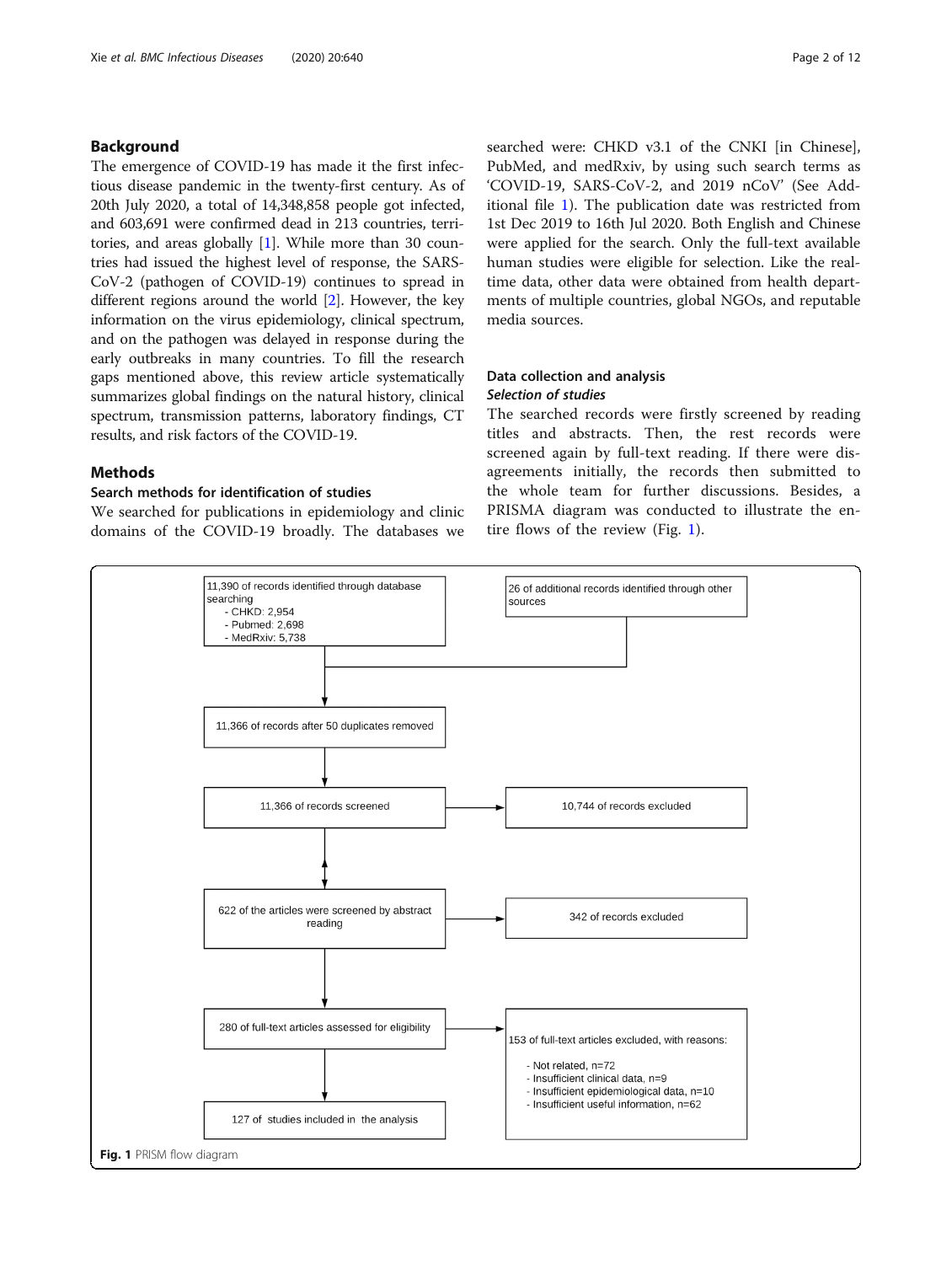# Data extraction, management, and dealing with missing data

The data for the quantitative analysis was extracted and managed by using Microsoft Excel 2010 (Microsoft©, Redmond, WA, USA). The meta-analysis was performed by the R version 4.02 and RStudio (2020) [\[3\]](#page-8-0). The Cochrane Handbook for Systematic Reviews of Interventions suggested review authors collect missing data from investigators. Considered that using the imputation method to tackle the missing data problem could not reduce bias, we only analyse data available to us if we could not collect the missing data from the investigators [\[4](#page-8-0)].

# Assessment of heterogeneity and reporting biases, and data synthesis

The heterogeneity of the included studies was assessed by using  $I^2$ . The P-value was generated by Wald-type test and Likelihood-Ratio test. The overlapping Confidence Intervals (CIs) were displayed by the forest plots (See Additional file [4](#page-8-0)). We categorized and combined the data about epidemiologic traits, clinical spectrums, laboratory, and imageology findings in a narrative. Then we further analyze the data about common symptoms, reproduction number, and incubation period through meta-analysis. The quantitative outcomes were combined with the narrative of epidemiological and clinical findings.

# Results

We collected 11,366 records after removing duplications. After three batches of screening, 127 records were included in this review (See screening details in Fig. [1\)](#page-1-0).

#### Epidemiology

#### Demographic characteristics

In a China based study involving 55,924 COVID-19 patients, the majority of patients were aged 30–69 (77.8%) with only 2.4% of the patients being 18 years and below. The median age of the patients was 51 (ranged 2 days-100 years old) [\[5](#page-8-0)]. Similarly, in the United States, more than half of patients were aged between 20 and 64 years (65%), with only 5% of patients being under 19 years old. Older aged patients were more prone to getting infected compared to the young  $[6]$  $[6]$ . By gender, the male to female ratio of confirmed cases was 1.06:1.00 in China [\[7](#page-8-0)]. However, in South Korea and Iceland, the male population had a higher incidence rate than the female population [[8,](#page-8-0) [9\]](#page-8-0). Males had twice the secondary attack rate than females [[10](#page-8-0)].

# Transmission stages

The COVID-19 transmission stages could be categorized into four temporal stages according to the chronological order of case reports. The first stage: people with

exposure histories to Huanan Seafood Market (HSM) got infected [\[11\]](#page-8-0). Forty-one patients were found to be having SARS-like symptoms in December 2019, and the HSM was believed to be one of the origins of the virus. However, 13 of the 41 patients reported no prior exposure to the HSM thus indicating that the origin of the virus needed further investigation [\[12\]](#page-8-0). The second temporal stage is the transition from community transmissions to the outbreak in Wuhan  $[11]$  $[11]$ . The virus was mainly spread to multiple communities directly and indirectly by people with HSM exposure histories. The interpersonal transmissions and clustered transmissions formed community transmissions  $[11]$  $[11]$  $[11]$ . An earlier study showed that the proportion of patients with HSM exposure histories decreased from 55 to 8.6% within 22 days, indicating when people who did not have exposure histories to the HSM became infected [\[13,](#page-8-0) [14\]](#page-8-0). The third stage: the epidemic in China. At this stage, transmissions began to expand to communities outside Wuhan and the Hubei province as a whole [[11](#page-8-0)]. On 26th Jan 2020, a study involving 62 COVID-19 patients outside Wuhan found that all the patients had been exposed to Wuhan, which demonstrated an established local transmission outside Wuhan [[15](#page-8-0)]. The fourth temporal stage is the global pandemic. On 13th Jan 2020, the first case outside China was reported in Thailand [\[2\]](#page-8-0). On 30th Jan 2020, the WHO declared a Public Health Emergency of International Concern (PHEIC) [[2\]](#page-8-0). It subsequently took about 51 days for transmission to escalate from the first reported case to the 10,000th reported case outside China. Globally, it took 16 days for the number of reported cases to increase from 10,000th cases to 100,000th cases, 21 days from 100,000th cases to 500, 000th cases, only 6 days from 500,000th cases to 1,000, 000th cases and 13 days from 1,000,000th cases to 2,000, 000th cases [\[2\]](#page-8-0).

#### Transmission routes

The main transmission route of this virus was by human-to-human spread, since only 1.18% patients among 1099 confirmed patients had history of direct contact with wild animals  $[16]$  $[16]$  $[16]$ . The vital transmission routes were through respiratory droplets and contact transmissions. There remains the possibility of aerosol transmission when exposed to high concentrations of aerosols for a long time in a relatively closed environment [\[17](#page-8-0)]. Mother-to-child transmission has been confirmed, whiles fecal-oral transmission was also considered possible but lacked direct evidence until now [[18,](#page-8-0) [19](#page-8-0)]. Other suspected routes of transmission still needed further clarification.

#### Transmission patterns

Community transmission, nosocomial transmission, household transmission, and transmission in closed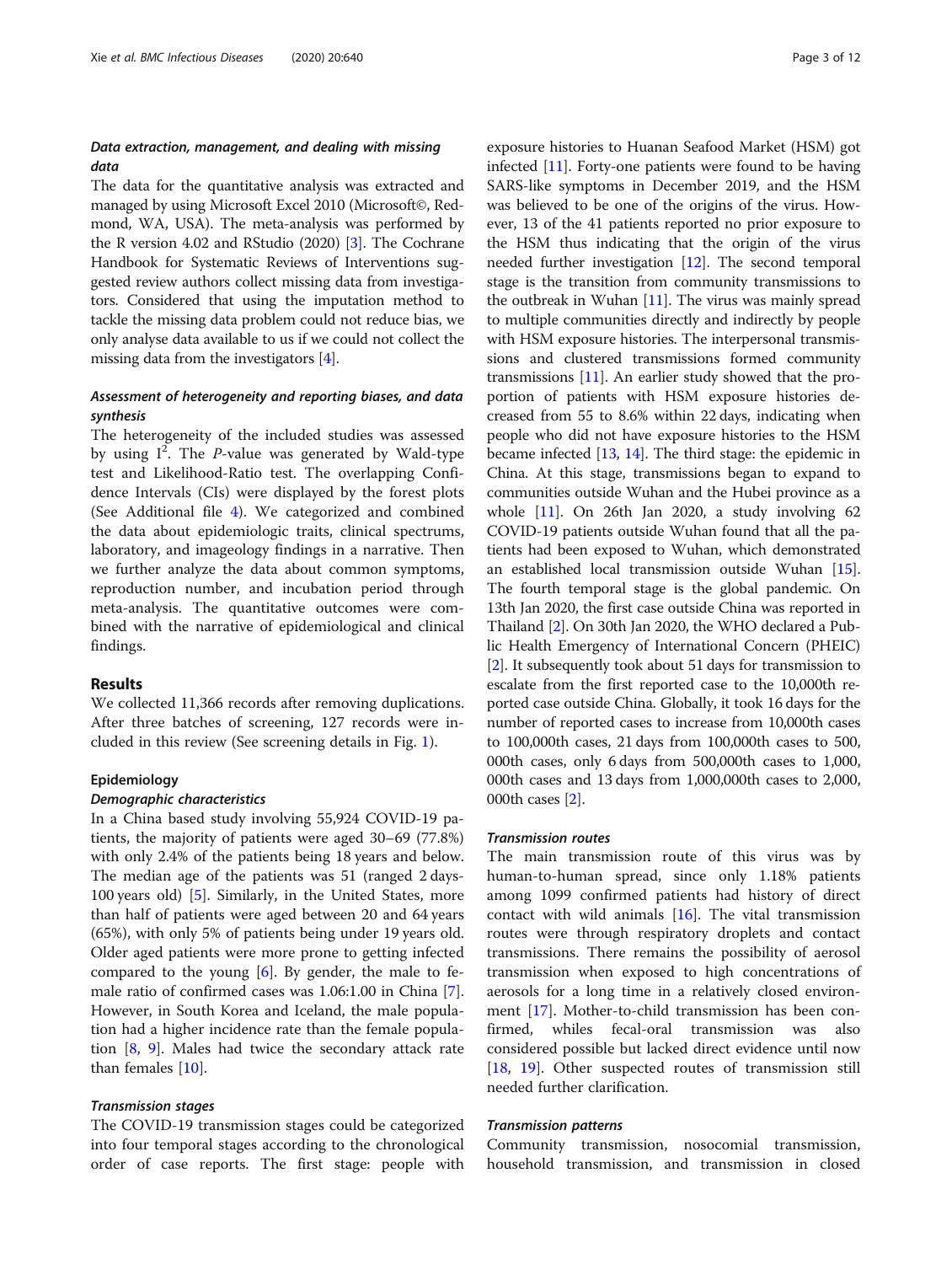environments were four typical transmission patterns of the COVID-19.

Firstly, community transmission was considered to be an important pattern in COVID-19 spread [[5\]](#page-8-0). In the Netherlands, community transmissions were found in the Noord-Brabant regions [[20,](#page-8-0) [21\]](#page-8-0). In North America, community transmissions were reported in Winnipeg, Canada, and Eastern Idaho, United States [[22,](#page-8-0) [23\]](#page-8-0).

Secondly, the potential risk of transmission among medical personnel and through medical facilities was deemed high and thus extreme attention should be paid. Transmissions between patients and health workers were in higher proportions during the SARS outbreak, while transmission through medical facilities was higher in proportion during the MERS outbreak [\[24\]](#page-8-0). In Wuhan, the proportion of severely infected medical workers was higher than the national average [\[7](#page-8-0)]. In Italy, 2629 health workers were reported infected with the COVID-19 before 18th March and accounted for 8.3% of the total number of cases nationwide. The number however increased to 8358 by 30th March and represented 9% of the country's total number of cases [\[25](#page-9-0), [26\]](#page-9-0). In Spain, the number of diagnosed cases among medical workers increased to 5969 within 6 days and more than 12% of the country's confirmed cases remained among medical workers until March 30th [\[25](#page-9-0)]. Update from another source reported an increase in the number of cases from 12 to 14% among Spain healthcare workers by 31st March and this was attributed to lack of medical supplies, such as masks and gowns. Other reasons accounting for these high infection rates among medical personnel varied according to different country's circumstances. An Italy study pointed out hospitals as a potential hotspot for infection. Facilities and medical personnel turned into untested vectors and patients [[27](#page-9-0), [28\]](#page-9-0). In the US for example, the reasons that turned hospitals into infection hotspots included the overload of COVID-19 patients and inappropriate management against the pandemic in hospitals [\[29\]](#page-9-0). Similar to the US, 200 medical workers got infected in a county hospital in Romania due to inadequate hospital management. In Egypt, a serious wave of emigration by physicians for years led to patient overload for remaining medical workers and placed them at higher risk of infection through continuous exposure. The emigration wave was purportedly caused by low salary, undesirable working conditions, lack of legal protection, and shortage of medical supplies and equipment [\[30\]](#page-9-0).

Thirdly, household transmission contributed to cluster infections and was the major transmission pattern observed in China. For instance, among 1836 reported cases in Guangdong and Sichuan Provinces, most cluster infections occurred in families (78–85%) [[5\]](#page-8-0). The WHO in this regard issued a statement that household

transmission highly occurred among medical workers' families than health facility infection in China. Household transmission was also a significant pattern observed in South Korea and the US [[2,](#page-8-0) [29](#page-9-0)]. The European Centre for Disease Prevention and Control (ECDC) had provided guidance for the control of household transmission in European countries  $[5, 31]$  $[5, 31]$  $[5, 31]$  $[5, 31]$ . What made household transmission worse was that some groups (age  $< 18$  and  $> 65$ ) had high risk got infection within households than the general population [\[32\]](#page-9-0). So, children and elderly living with medical workers at a higher risk of getting than other populations.

Fourthly, transmissions in a closed environment besides the home should also be of a keen focus on the prevention and control of this outbreak. A Japanese health department reported that a closed environment could promote super-spreading events because the transmission of the SARS-CoV-2 in a closed environment was the same as large-scale transmission, such as the ski chalet-cluster infection in France and the church-hospital infection clusters in South Korea [\[33](#page-9-0)]. For example, outbreaks of the COVID-19 were observed in multiple prisons in China, the UK, and the US [\[7](#page-8-0), [34](#page-9-0), [35\]](#page-9-0). Cluster infections also happened on cruise ships, such as the Diamond Princess, Grand Princess, Golden Princess, Ruby Princess, Phoenix Reisen, MS Westerdam, and Punta Arenas [\[36](#page-9-0)]. Further studies are however required to identify and assess other potential transmission patterns for further prevention, especially since some cases were asymptomatic [[37,](#page-9-0) [38\]](#page-9-0). In addition, patients who were considered cured and no longer needed quarantine still tested RT-PCR positive after 5 to 13 days [[39\]](#page-9-0).

#### Nature history

We systematically used the data of the incubation period and the reproduction numbers for meta-analysis (see details of selected studies on Additional file [2\)](#page-8-0). The result suggested that the mean incubation period was 5.24 days (95% CI:3.97–6.50, 5 studies), and ranged from 3 to 7.4 days [\[40](#page-9-0)–[44\]](#page-9-0). However, the incubation period in some special cases could be as long as  $24 \text{ days}$  [[16\]](#page-8-0). The result also illustrated that the basic reproduction number  $(R_0)$ of SARS-CoV-2 was 3.32 (95% CI:3.24–3.39, 14 studies) and varied between 0.6–6.47 [[37,](#page-9-0) [42](#page-9-0)–[53](#page-9-0)]. This finding suggested that the transmission ability of SARS-CoV-2 was stronger than SARS  $(3)$  and MERS  $(≤1)$  [\[54](#page-9-0), [55](#page-9-0)]. Moreover, the median time from the first symptom to first hospital admission was 7 days with the median duration from illness development to severe symptoms development being: 5–8 days for dyspnea, 8–9 days for ARDS, 10.5 days for mechanical ventilation and ICU admission [\[6](#page-8-0), [18](#page-8-0)]. For COVID-19 related deaths, the duration from the onset of symptoms to death averaged 9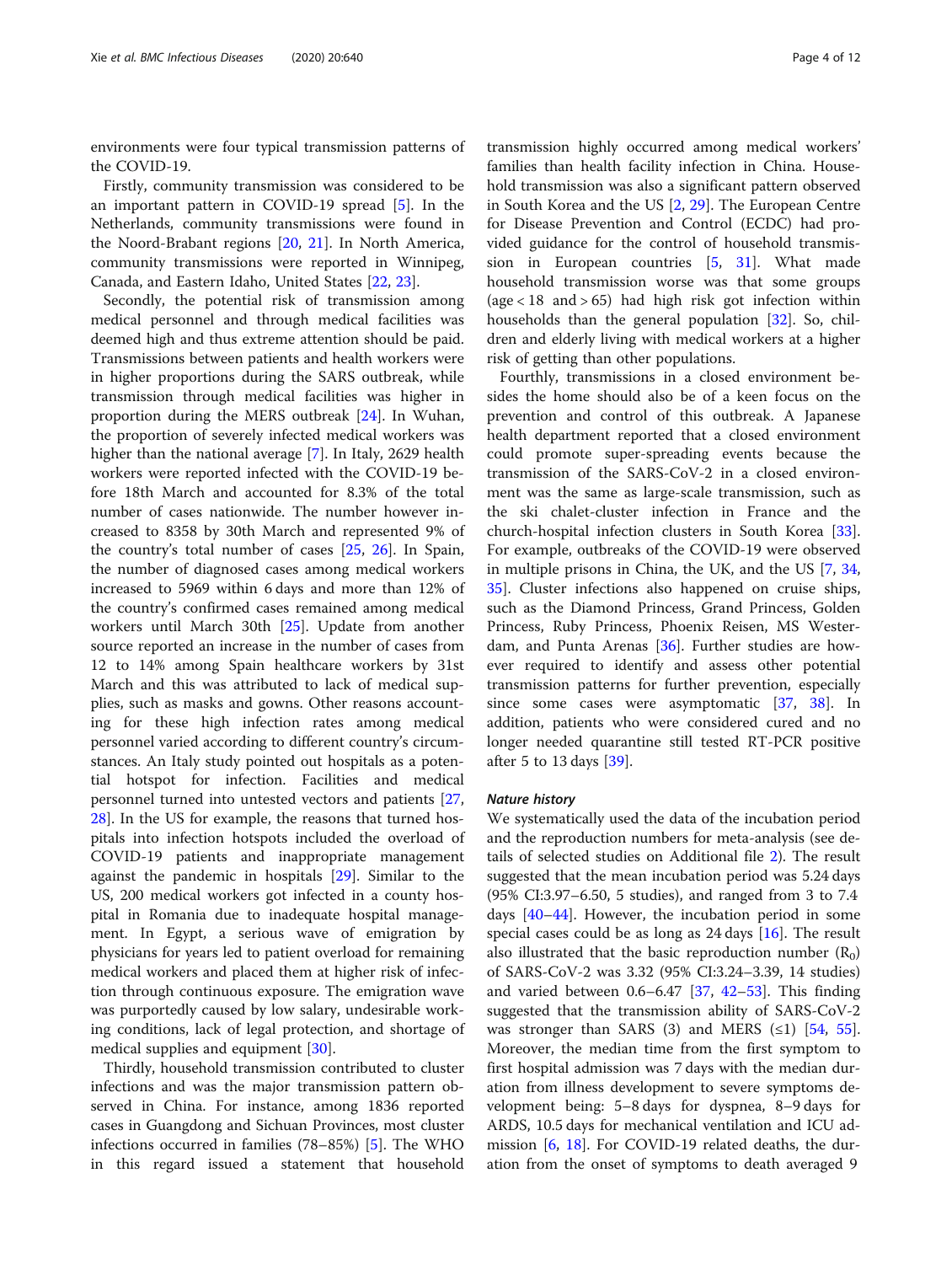days in China 5 and in Italy (median) [\[56\]](#page-9-0), and 10 days in South Korea (median) [\[9](#page-8-0)].

#### Mortality and fatality

By 14th July 2020, 21 nations had reported over 100,000 COVID-19 cases in each of the countries, together contributed to 81.4% of the confirmed cases and 81.3% of death in the world1. The world case fatality rate (CFR) was 4.4% on 14th July; however, it was apparently different by country. One third of these 21 countries had a CFR of over 4.4%. France (17.4%), United Kingdom (15.5%), Italy (14.4%), and Mexico (11.6%) were the top four countries with over 10% CFR while Qatar (0.1%) and Saudi Arabia (1.0%) were the two countries with no more than 1% CFR. Most countries experienced an increase of CFR at first, and the number was then gradually becoming stable during the disease outbreak (Fig. 2). However, the CFR was high in Iran (13.7% on 27th February) and the United States (7.2% on 4th March) at first, experienced a sharp decrease to 2.5% on 8th March and 1.1% on 20th March, and rebounded to 5.0 and 4.0% on 14th July, respectively. Bangladesh was the only country that had high CFR of around 10% at the beginning and then continuously decreased until 1.3% on 14th July. As the pandemic outbreak continued, more surveillance is needed for the CFR of COVID-19 [[57](#page-9-0)].

The mortality is higher among elderly, patients requiring intensive care unit admission and male. However, mortality rate among younger age group and patients with mildly disease is less. The US's data indicated that patients younger than 19 had milder COVID-19 illness, with almost no hospitalizations or deaths reported [\[6](#page-8-0)]. Based on a worldwide data, the elderly (aged over 60) were at a high risk of developing into death [\[5](#page-8-0), [6,](#page-8-0) [9,](#page-8-0) [56](#page-9-0)].

The mortality in ICU was extremely higher than Non-ICU patients, varied from 26 to 78% [\[58](#page-9-0)–[61\]](#page-9-0).

About the gender ratio, there is a seemingly unquestionable pattern that COVID-19 killed more men than women [\[62](#page-9-0)]. Unlike the less report in the research from China, South Korea or other Asia areas, the reports from Europe and American reflect the male gender is the risk factor for heavy illness. To figure out the general situation around the world, here we analyzed the data from 53 countries, compiled centrally and individually verified by authors against country-specific reports [[63](#page-9-0)], shown that the case-fatality rate among male is about 35% higher than female ( $IR = 1.35$ , 95% Confidence interval: 1.35–1.35) (Table [1\)](#page-5-0). The sex-disparity is consistent across age groups and regions. For example, the incidence rate ratios between male and female were 1.05 (95% CI: 1.05,1.05), 1.46 (95%vCI: 1.46,1.46), 1.46 (95% CI: 1.46, 1.46), 1.61 (95% CI: 1.61,1.61) and 1.64 (95% CI: 1.64, 1.64) among COVID-19 cases in Asia, Africa, North America, South America, and Europe, respectively (Table [1](#page-5-0)). By age groups, COVID-19 cases aged below 60 years old (IR = 2.74 95% CI: 2.66–2.82), have wider sex-disparity than those aged above 60 years old  $[IR =$ 1.83, 95% CI: 1.82–1.83), while deaths among cases younger than 40 years old are very rare.

#### Clinical spectrum

#### Common symptoms

Based on the data collected from selected articles [[12](#page-8-0), [15,](#page-8-0) [16](#page-8-0), [58](#page-9-0), [64](#page-9-0)–[92](#page-10-0)] (details of selected articles were put in the Additional file [3](#page-8-0)), we conducted the meta-analysis using a random-effects model to identify the clinical feature of COVID-19. Fever (76.70, 95% CI: 64.86–85.44%) and cough (67.76, 95% CI: 60.06–74.61%) were the most

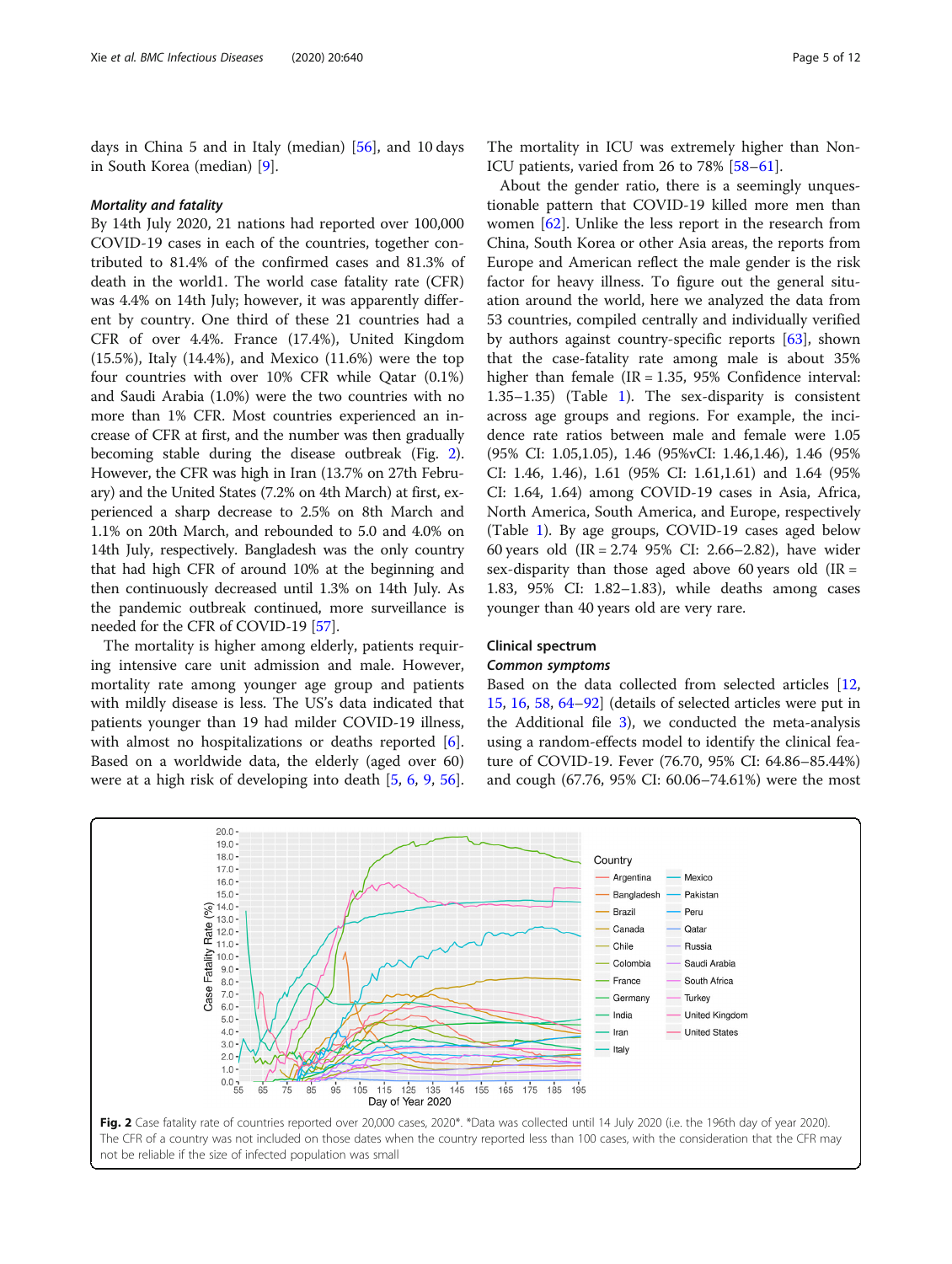<span id="page-5-0"></span>Table 1 Gender based fatality rate ratio among COVID-19 cases in different region of the world (By July 9th, 2020)

| Variables |               | Sex    | Fatality rate ratio (95% CI) |
|-----------|---------------|--------|------------------------------|
| Region    | Global        | Female | 1.00                         |
|           |               | Male   | 1.35 (1.35, 1.35)            |
|           | Asia          | Female | 1.00                         |
|           |               | Male   | 1.05 (1.05,1.05)             |
|           | Africa        | Female | 1.00                         |
|           |               | Male   | 1.46 (1.46,1.46)             |
|           | North America | Female | 1.00                         |
|           |               | Male   | 1.46 (1.46,1.46)             |
|           | South America | Female | 1.00                         |
|           |               | Male   | 1.61(1.61, 1.61)             |
|           | Europe        | Female | 1.00                         |
|           |               | Male   | 1.64 (1.64, 1.64)            |
| Age       | < 60          | Female | 1.00                         |
|           |               | Male   | 2.74 (2.66,2.82)             |
|           | $60 - 69$     | Female | 1.00                         |
|           |               | Male   | 2.36 (2.33,2.40)             |
|           | $70 - 79$     | Female | 1.00                         |
|           |               | Male   | 1.76 (1.75,1.76)             |
|           | 80 and above  | Female | 1.00                         |
|           |               | Male   | 1.91 (1.91,1.91)             |
|           | 60 and above  | Female | 1.00                         |
|           |               | Male   | 1.83 (1.82,1.83)             |

common symptoms. Other common symptoms included: olfactory (44.40%), gustatory (38.16%), dyspnea (37.49%), fatigue (29.93%), sputum production (17.85%), sore throat (16.17%) and headache (15.49%). All the other data showed in Table 2. Besides, studies pointed out that most patients had more than one symptom [[68](#page-10-0), [70,](#page-10-0) [71](#page-10-0)]. Additionally, there were 20.9% of patients without viral pneumonia symptoms [[16\]](#page-8-0), which was opposite to previous studies [\[69](#page-10-0), [70\]](#page-10-0). The asymptomatic cases varied from 21.9–49.5% [[66,](#page-9-0) [68,](#page-10-0) [93](#page-10-0), [94](#page-10-0)].

The top 3 common symptoms among mild and severe patients are summarized and displayed in a figure (Fig. [3](#page-6-0)) [\[12](#page-8-0), [16](#page-8-0), [61](#page-9-0), [70](#page-10-0), [95](#page-10-0)–[98\]](#page-10-0). Fever was found to be the most common symptom in all patients. In a study, 43.8% of patients had fever initially and the proportion increased to 87.9% following hospitalization [[16](#page-8-0)]. The body temperatures of 44–47.1% of patients ranged between 38.1–39.0 °C. The higher body temperatures (above 39.0 °C), dyspnea and anorexia were more frequent among patients in severe conditions [[16,](#page-8-0) [64](#page-9-0), [98\]](#page-10-0). Cough and fatigue were more widely reported among mild and severe patients. Additionally, another study reported that dyspnea (76%) was the most common symptom among severe patients in the United States [\[99](#page-10-0)]. The proportion of patients who needed ICU care varied based on the local pandemic circumstances. For example, the WHO speculated that around 13.8% of patients were in severe conditions in China [[5\]](#page-8-0). However, 23–32% of patients needed ICU care in Wuhan [[64,](#page-9-0) [69](#page-10-0), [70](#page-10-0)].

#### Common complications

Currently documented COVID-19 related complications include ARDS, arrhythmia, Septic shock, acute cardiac injury, myocarditis, acute coronary syndrome, cardiomyopathy, acute respiratory injury, and acute renal injury, etc. [[58](#page-9-0), [64,](#page-9-0) [67](#page-10-0), [69,](#page-10-0) [70](#page-10-0), [100](#page-10-0)]. The ARDS was the most common complication, among both mild and severe patients [\[58](#page-9-0), [64](#page-9-0), [67](#page-10-0), [69,](#page-10-0) [70\]](#page-10-0). Most ICU patients had a higher risk of developing ARDS and having complications [\[12,](#page-8-0) [70\]](#page-10-0). The progress of some patients with ARDS to septic shock was fast and quickly evolved into multiple organ failure finally  $[69]$  $[69]$  $[69]$ .

# Laboratory findings and CT scans Laboratory findings

Among COVID – 19 patients, a decrease in leukocytes such as eosinophil and lymphocyte were commonly reported. This might be because the cytokine storm caused

**Table 2** Meta analyzed results of COVID-19 common clinical symptoms (By July 16th, 2020)

|                   | Proportions | 95% Confidence interval | Heterogeneity test, $I^2$ | Heterogeneity test, P Value | Number of studies |  |  |
|-------------------|-------------|-------------------------|---------------------------|-----------------------------|-------------------|--|--|
| Fever             | 76.70%      | 64.86-85.44%            | 99.7%                     | $\Omega$                    | 21                |  |  |
| Cough             | 67.76%      | 60.06-74.61%            | 99.2%                     | < 0.0001                    | 21                |  |  |
| Olfactory         | 40.80%      | 20.31-65.08%            | 99.4%                     | 0                           | 14                |  |  |
| Gustatory         | 34.52%      | 18.83-54.50%            | 98.9%                     | < 0.0001                    | 13                |  |  |
| Dyspnea           | 37.49%      | 26.20-50.34%            | 99.6%                     | $\Omega$                    | 19                |  |  |
| Fatigue           | 29.93%      | 14.22-52.39%            | 99.7%                     | < 0.0001                    | 11                |  |  |
| Sputum production | 17.85%      | 9.25-31.65%             | 99.1%                     | < 0.0001                    | 10                |  |  |
| Sore throat       | 16.17%      | 10.05-24.98%            | 96.9%                     | < 0.0001                    | 9                 |  |  |
| Headache          | 15.49%      | 7.83-28.33%             | 98.7%                     | < 0.0001                    | 12                |  |  |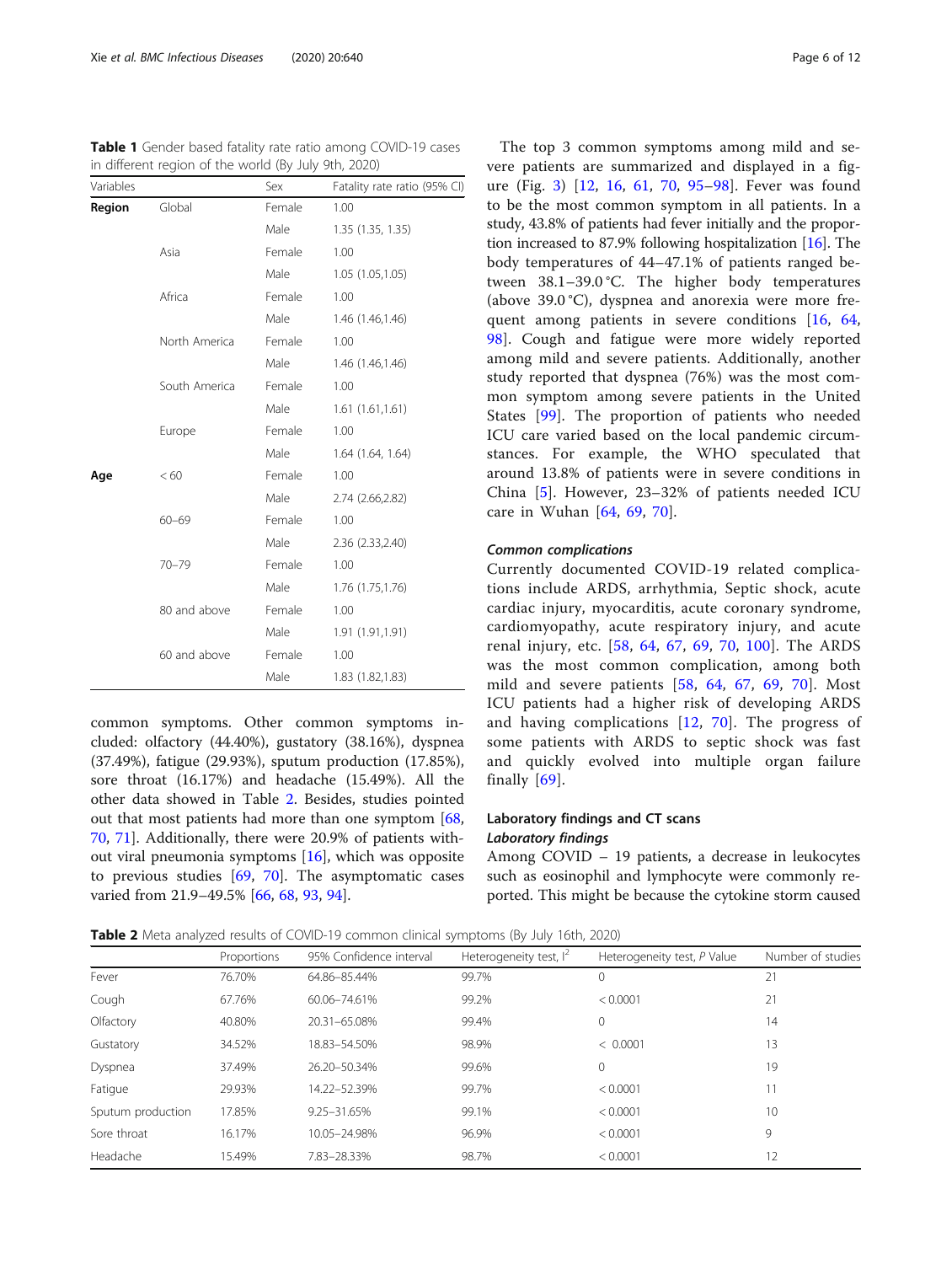<span id="page-6-0"></span>

by the novel virus changes the peripheral of white blood cells and immune cells [\[12,](#page-8-0) [13,](#page-8-0) [15](#page-8-0), [16](#page-8-0), [69,](#page-10-0) [70](#page-10-0)]. Severe lymphopenia was also common among the dead patients [[12](#page-8-0), [61](#page-9-0)]. Myocardial zymogram abnormality was found in many patients. For instance, 76% of patients had an increase in lactate dehydrogenase, while 13% of patients had increases in creatine kinase [[69\]](#page-10-0). The level of C-reactive protein was important to evaluate the infection  $[16]$  $[16]$ . Most patients were found to have a higher level of C- reactive protein (86%) and serum ferritin  $(63%)$  compared to the normal range  $[69]$  $[69]$ . The biomarkers related to liver and renal damage were found to be abnormal among COVID-19 patients. The abnormality of liver-related biomarkers was not widespread but yet still common in severe cases [\[12](#page-8-0), [15](#page-8-0), [16,](#page-8-0) [101\]](#page-10-0). Besides, although only 7% of patients showed renal biomarker abnormalities, renal damage might contribute to the final multi-organ failure and death outcome [[102,](#page-10-0) [103](#page-10-0)].

The ICU patients showed higher levels of white blood cells, neutrophil counts, D-dimer, creatine kinase, and creatine with longer prothrombin times [[12,](#page-8-0) [16](#page-8-0), [70](#page-10-0)]. Compared to patients who survived, the patients who died had higher levels of D-dimer, high-sensitivity cardiac troponin I, serum ferritin, lactate dehydrogenase, IL-6, blood urea, creatinine, white blood cell counts and neutrophil counts. Severe lymphopenia was also common among dead patients [[12](#page-8-0), [61](#page-9-0)].

#### Computed tomography scan (CT scan) features

The Computed Tomography Scan (CT scan) was widely used for disease diagnosis, prognosis, and management during the COVID-19  $[104]$ . The CT was found more sensitive for identifying SARS-CoV-2 patients than the RT-PCR assay (98% vs. 71%) in a study  $[105]$  $[105]$  $[105]$ . The CT evidence for confirming the highly suspected patients' positive may precede the RT-PCR results [\[106](#page-11-0), [107\]](#page-11-0).

Most patients had GGO and the bilateral lung involvement [[12](#page-8-0), [69](#page-10-0), [108](#page-11-0)–[110\]](#page-11-0). One study found that bilateral lung involvement was more frequently shown in the intermediate course and late course, compared to the earlier clinical course [\[107](#page-11-0)]. The clinical course could be divided into four stages based on CT scan findings [\[110](#page-11-0)]. In the first stage (Pre-symptom), GGO, unilateral and multifocal were ob-served among most patients in this stage [\[107](#page-11-0), [110](#page-11-0)]. In the second stage (symptoms ≤1 week), lesions soon developed into bilateral and diffused except for GGO. This stage was considered a period from transition to consolidation. A mixed pattern of transition and consolidation develops during this stage. In the third stage (symptoms 1–2 weeks), the GGO was still common and the consolidation pattern showed. Findings indicated an interstitial change, which was considered as the development of fibrosis. In the fourth stage (symptom 2–3 weeks), consolidation and mixed patterns were more common, and the GGO started to shrink [[110\]](#page-11-0), the consolidation was gradually absorbed among patients who recovered at last [\[111\]](#page-11-0).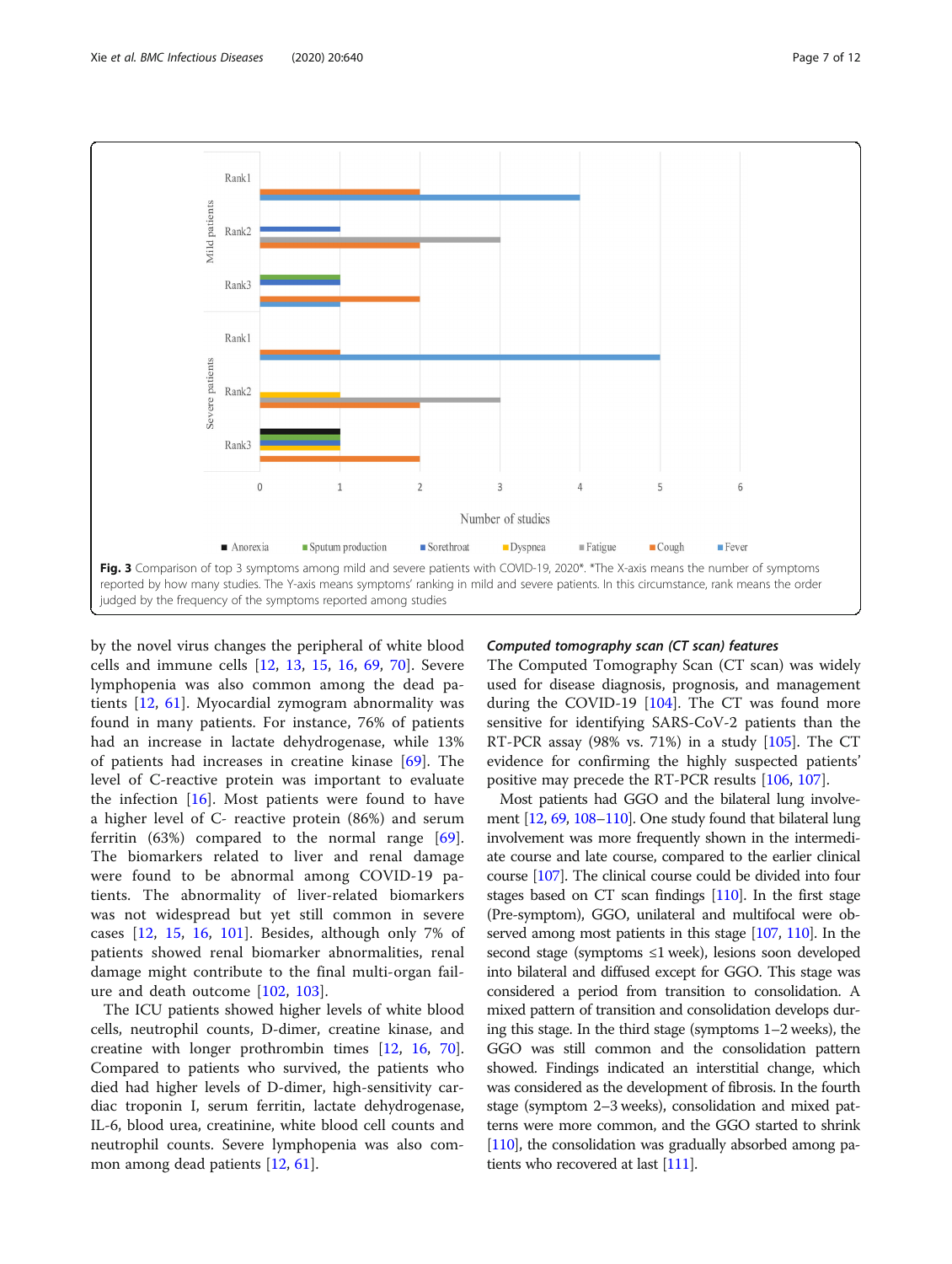Among ICU patients, the bilateral multiple lobular and sub segmental areas of consolidation were considered typical findings [\[12\]](#page-8-0). Patients in severe condition showed diffuse lesions, with density increasing in both lungs. CT scans showed 'white lung' appearances, indicating the serious influence the infection has on patients' lung functions [[112\]](#page-11-0).

#### Risk factors

Being old (≥65 years old), male sex, having a higher BMI value ( $> 35$  Kg/m<sup>2</sup>), having co-morbidities (e.g. hypertension, diabetes, cardiovascular and cerebrovascular diseases, etc.), and developing complications were vital risk factors for patients to develop severe conditions [\[59,](#page-9-0) [70](#page-10-0), [78,](#page-10-0) [95,](#page-10-0) [96](#page-10-0), [113,](#page-11-0) [114\]](#page-11-0). The cytokine storm, raised inflammatory markers, elevated cardiac troponins, the requirement of mechanical ventilation, and the requirement of intensive care unit stay predict the bad outcome of admission patients [\[61](#page-9-0)].

Findings from multiple studies showed that patients who are more than 65 years of age, with co-morbidities such as diabetes and heart diseases had a high mortality rate [[61,](#page-9-0) [95](#page-10-0), [115](#page-11-0)–[117\]](#page-11-0). Late hospitalization and bacterial infections were also considered high risk factors for disease progression [[69,](#page-10-0) [96,](#page-10-0) [116](#page-11-0)]. Smoking history could be a potential risk factor for developing severe conditions [[69,](#page-10-0) [96\]](#page-10-0). People with underlying disorders were considered to be at a high risk of getting infected [\[5\]](#page-8-0).

#### **Discussion**

#### Research gaps

Our review identified several research gaps. Firstly, large amounts of data from African were missing from this review. As the number of people in African suffering from malnutrition, anemia, malaria, HIV/AIDs and tuberculosis is high, a large "low immunity population" has been created which has made the control and prevention of COVID-19 in the region a challenge. The situation could be worsened by the limited health resources region [[118](#page-11-0)] and hence, more African focused research is required to support Africa in fighting the epidemic.

Secondly, the proportion of asymptomatic patients is large but the current transmission ability by asymptomatic patients might be weak. However, further exploration of risks posed by the group is needed as limited studies exist on the subject matter [[119\]](#page-11-0). Meanwhile, data on the distribution of asymptomatic patients in large-scale community groups is also lacking, prompting the need for large scale of active screening and testing to help identify them [\[93](#page-10-0), [120](#page-11-0)]. This approach is however difficult and expensive for most countries to undertake as accurate strategies to identify asymptomatic currently are non-existent. Further research focus on asymptomatic patients is needed.

Third, a 'super-spreader' was defined as infected individuals who infected numerous others during the SARS outbreak. For example, a nephrotic hospitalized patient who infected 22 people was classified as a 'superspreader' during the SARS in China. 19 in those 22 patients were medical workers who came in contact with the 'super-spreader'. The incidence rate among the medical workers was 59.38% (19/32) in the nephrotic department [\[121](#page-11-0)]. In the COVID-19 era, the emergence of 'super-spreaders' were found in multiple places worldwide. A Saudi Arabian study linked the concept of 'super-spreaders' to 'super spreading' events noting that 'super-spreaders' might cause unexpected transmissions during the pilgrimage [[122](#page-11-0)], as huge numbers of people gather. Reasons causing the super-spreading events might include: immune suppression, increased disease severity and viral load, asymptomatic individuals, and extensive social interactions [[123](#page-11-0)]. However, the characteristics and features of how an individual becomes a super-spreader are still not clear [[124\]](#page-11-0). Summarizing the features of the 'super spreader' concept, as well as their characteristics and role in transmissions, are needed in future disease control [\[125](#page-11-0)].

Fourth, it has been reported that some cured patients COVID-19 retested positive by PCR after being discharged and quarantined at home in multiple places [[39](#page-9-0), [126](#page-11-0)]. The reason for this phenomenon is still unclear and hence further investigations are required for future pandemic control [\[127\]](#page-11-0).

#### Limitations

There existed some limitations in this review. Firstly, this review was based on English and Chinese resources only. As the COVID-19 transformed from a regional outbreak to a global pandemic, comprehensive collection of the related information worldwide is needed. Secondly, the clinical spectrum presented in this review is based on general population only, and thus a further subgroup analyzes in future may help to figure out more on the entire picture of the COVID-19. For instance, although Kawasaki disease was found in children in the UK and Europe countries, other places did not report the gathering Kawasaki disease cases [[128\]](#page-11-0).

# **Conclusions**

The COVID-19 had a stronger transmission ability than SARS and MERS, timely intervention should be conducted to reduce the spread of the disease. The common symptoms included in this study could assist in identifying the potential patients. The summary of the common complications, lab findings, CT features and risk factors could help medical personnel better manage patients who may develop into severe conditions or death.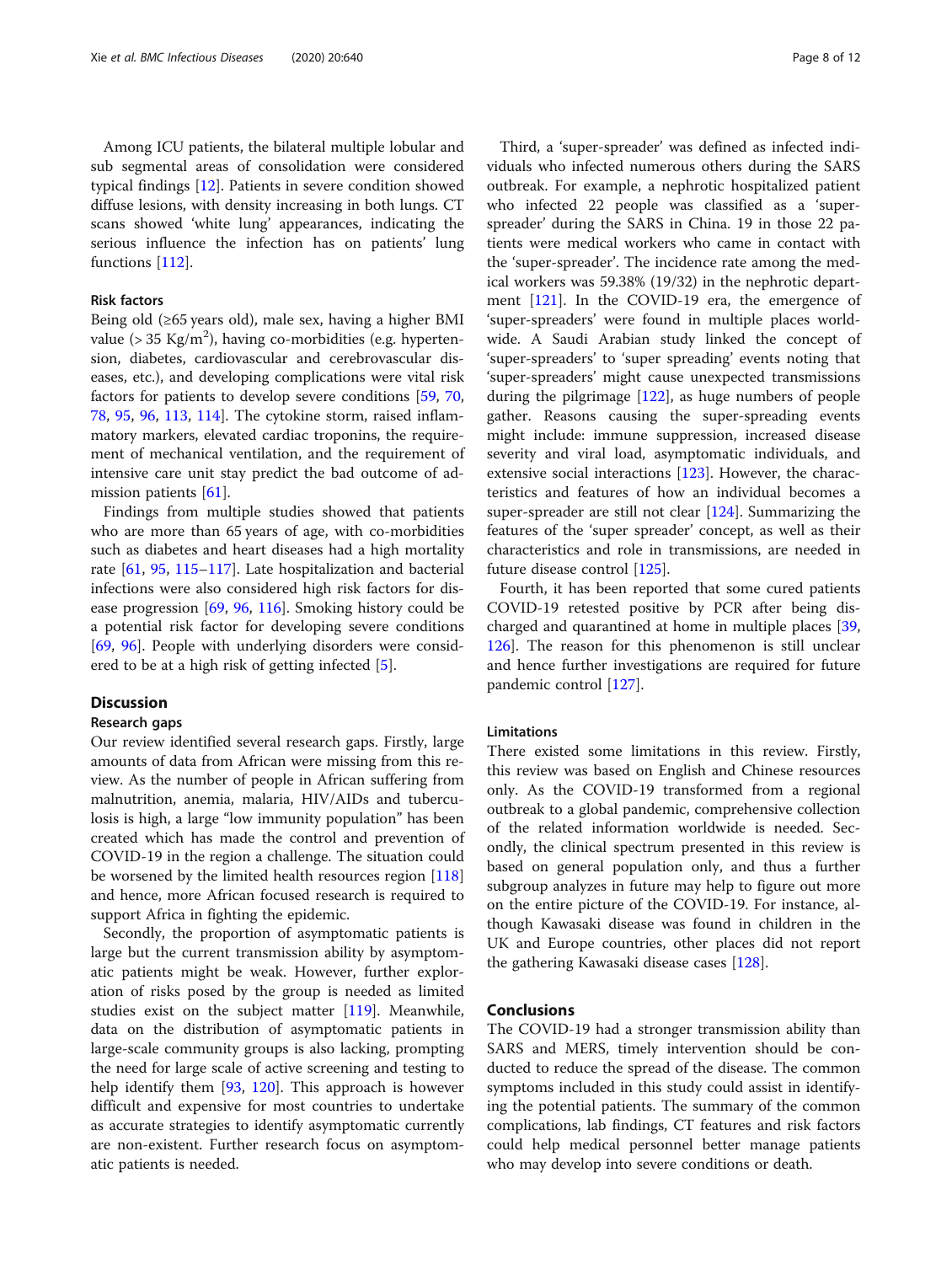# <span id="page-8-0"></span>Supplementary information

Supplementary information accompanies this paper at [https://doi.org/10.](https://doi.org/10.1186/s12879-020-05371-2) [1186/s12879-020-05371-2](https://doi.org/10.1186/s12879-020-05371-2).

Additional file 1. Searching Terms.

Additional file 2. Detail of selected studies for meta-analysis (R0&Incubation period).

Additional file 3. Detail of selected studies for clinical symptoms' metaanalysis.

Additional file 4. The forest plots of clinical symptoms' meta-analysis.

#### Abbreviations

ARDS: Acute Respiratory Distress Syndrome; CFR: Case Fatality Rate; COVID-19: Coronavirus disease 2019; CT: Computed Tomography Scan; ECDC: The European Centre for Disease Prevention and Control; GGO: Ground-Glass Opacification; ICU: Intensive care unit; MERS: Middle East respiratory syndrome-related corona virus; PCR: Polymerase chain reaction; R<sub>0</sub>: Basic reproduction number; SARS: Severe acute respiratory syndrome; SARS-CoV-2: Severe acute respiratory syndrome corona virus 2; WHO: World Health Organization

#### Acknowledgements

We thank Mr. Peizhen Zhao for technical support.

#### Authors' contributions

WT designed the study protocol. YX, ZW, and HL did the literature search. The titles, abstracts, and full texts were screened and selected by YX, ZW, and HL. The data were extracted and analysed by YW, ZW and HL. YX, ZW and HL drafted the manuscript. YX, ZW, GM, DW, and WT edited the draft. All authors read and approved the final manuscript.

#### Funding

This work was supported by the National Key Research and Development Program of China (2017YFE0103800), NIMH (R34MH119963), National Science and Technology Major Project (2018ZX10101–001–001-003), and the National Nature Science Foundation of China (81903371). The funders had no role in study design, data collection, and analysis, decision to publish, or preparation of the manuscript.

### Availability of data and materials

The key information and data generated and/or analyzed during this study were included in this article and/or its supplementary information files.

#### Ethics approval and consent to participate

Not applicable.

#### Consent for publication

Not applicable.

#### Competing interests

Dr.Weiming Tang is the Associate Editor of this journal.

#### Author details

<sup>1</sup>Dermatology Hospital of Southern Medical University, Guangzhou, China. <sup>2</sup>School of Public Health, Nanjing Medical University, Nanjing, China. <sup>3</sup> London School of Hygiene & Tropical Medicine, London, UK. <sup>4</sup> University of North Carolina Project-China, Guangzhou, China.

#### Received: 7 May 2020 Accepted: 25 August 2020 Published online: 31 August 2020

#### References

- WHO. Situation report 182. [https://www.who.int/docs/default-source/](https://www.who.int/docs/default-source/coronaviruse/situation-reports/20200720-covid-19-sitrep-182.pdf?sfvrsn=60aabc5c_2) [coronaviruse/situation-reports/20200720-covid-19-sitrep-182.pdf?sfvrsn=](https://www.who.int/docs/default-source/coronaviruse/situation-reports/20200720-covid-19-sitrep-182.pdf?sfvrsn=60aabc5c_2) [60aabc5c\\_2](https://www.who.int/docs/default-source/coronaviruse/situation-reports/20200720-covid-19-sitrep-182.pdf?sfvrsn=60aabc5c_2). Accessed 21 July 2020.
- WHO. Rolling updates on coronavirus disease (COVID-19) [https://www.who.](https://www.who.int/emergencies/diseases/novel-coronavirus-2019/events-as-they-happen) [int/emergencies/diseases/novel-coronavirus-2019/events-as-they-happen.](https://www.who.int/emergencies/diseases/novel-coronavirus-2019/events-as-they-happen) Accessed 15 July 2020.
- 3. RStudio. RStudio: integrated development for R. Boston, MA: RStudio, PBC; 2020.
- 4. Higgins JPT TJ, Chandler J, Cumpston M, Li T, Page MJ, Welch VA. Cochrane, 2019. [www.training.cochrane.org/handbook.](http://www.training.cochrane.org/handbook) Accessed 25 May 2020.
- 5. WHO. Report of the WHO-China Joint Mission on Coronavirus Disease 2019 (COVID-19). [https://www.who.int/docs/default-source/coronaviruse/who](https://www.who.int/docs/default-source/coronaviruse/who-china-joint-mission-on-covid-19-final-report.pdf)[china-joint-mission-on-covid-19-final-report.pdf.](https://www.who.int/docs/default-source/coronaviruse/who-china-joint-mission-on-covid-19-final-report.pdf) Accessed 25 May 2020.
- 6. CDC COVID-19 Response Team. Severe Outcomes Among Patients with Coronavirus Disease 2019 (COVID-19) —United States, February 12–March 16, 2020. [https://www.cdc.gov/mmwr/volumes/69/wr/pdfs/mm6912e2-H.](https://www.cdc.gov/mmwr/volumes/69/wr/pdfs/mm6912e2-H.pdf) [pdf](https://www.cdc.gov/mmwr/volumes/69/wr/pdfs/mm6912e2-H.pdf). Accessed 25 May 2020.
- 7. Epidemiology Working Group for NCIP Epidemic Response. The epidemiological characteristics of an outbreak of 2019 novel coronavirus diseases (COVID-19) in China. Chin J Epidemiol. 2020;41(2):145–51.
- 8. Gudbjartsson DF, Helgason A, Jonsson H, Magnusson OT, Melsted P, Norddahl GL, et al. Spread of SARS-CoV-2 in the Icelandic population. N Engl J Med. 2020;382(24):2302–15.
- Jeong EK, Park O, Park YJ, Park SY, Kim YM, Kim J, et al. Coronavirus disease-19: The first 7,755 cases in the Republic of Korea. Osong Public Health Res Perspect. 2020;11(2):85–90.
- 10. COVID-19 National Emergency Response Center, Epidemiology and Case Management Team, Korea Centers for Disease Control and Prevention. Coronavirus Disease-19: Summary of 2,370 Contact Investigations of the First 30 Cases in the Republic of Korea. Osong Public Health Res Perspect. 2020;11(2):81–4 10.
- 11. Special Expert Group for Control of the Epidemic of Novel Coronavirus Pneumonia of the Chinese Preventive Medicine Association. An update on the epidemiological characteristics of novel coronavirus pneumonia (COVID-19). Chin J Epidemiol. 2020;41(2):139–44.
- 12. Huang C, Wang Y, Li X, Ren L, Zhao J, Hu Y, et al. Clinical features of patients infected with 2019 novel coronavirus in Wuhan, China. Lancet. 2020;395(10223):497–506.
- 13. J-j Z, Dong X, Cao Y-Y, Yuan Y-D, Yang Y-B, Yan Y-Q, et al. Clinical characteristics of 140 patients infected with SARS-CoV-2 in Wuhan, China. Allergy vol. 2020;75(7):1730–1741.
- 14. Li Q, Guan X, Wu P, Wang X, Zhou L, Tong Y, et al. Early transmission dynamics in Wuhan, China, of novel coronavirus–infected pneumonia. N Engl J Med. 2020;382(13):1199–207.
- 15. Xu X-W, Wu X-X, Jiang X-G, Xu K-J, Ying L-J, Ma C-L, et al. Clinical findings in a group of patients infected with the 2019 novel coronavirus (SARS-Cov-2) outside of Wuhan, China: retrospective case series. BMJ. 2020;368:m606.
- 16. W-j G, Ni Z-Y, Hu Y, Liang W-H, Ou C-Q, He J-X, et al. Clinical characteristics of coronavirus disease 2019 in China. N Engl J Med. 2020;382(18):1708–20.
- 17. National Health Commission of the PRC. Novel coronavirus pneumonia prevention and control program (Sixth Edition). [http://www.nhc.gov.cn/jkj/](http://www.nhc.gov.cn/jkj/s3577/202003/4856d5b0458141fa9f376853224d41d7/files/4132bf035bc242478a6eaf157eb0d979.pdf) [s3577/202003/4856d5b0458141fa9f376853224d41d7/files/4132bf035bc2424](http://www.nhc.gov.cn/jkj/s3577/202003/4856d5b0458141fa9f376853224d41d7/files/4132bf035bc242478a6eaf157eb0d979.pdf) [78a6eaf157eb0d979.pdf](http://www.nhc.gov.cn/jkj/s3577/202003/4856d5b0458141fa9f376853224d41d7/files/4132bf035bc242478a6eaf157eb0d979.pdf). Accessed 25 May 2020.
- 18. Yeo C, Kaushal S, Yeo D. Enteric involvement of coronaviruses: is faecal–oral transmission of SARS-CoV-2 possible? Lancet Gastroenterol Hepatol. 2020; 5(4):335–7.
- 19. Vivanti AJ, Vauloup-Fellous C, Prevot S, Zupan V, Suffee C, Do Cao J, et al. Transplacental transmission of SARS-CoV-2 infection. Nat Commun. 2020; 11(1):3572.
- 20. (RIVM) RvVeM. COVID-19: Nieuwe aanwijzing voor inwoners Noord-Brabant. [COVID-19: Advice for residents of Noord-Brabant]. Bilthoven: RIVM; 2020.
- 21. Reusken CB, Buiting A, Bleeker-Rovers C, Diederen B, Hooiveld M, Friesema I, et al. Rapid assessment of regional SARS-CoV-2 community transmission through a convenience sample of healthcare workers, the Netherlands, march 2020. Euro Surveill. 2020;25(12):2000334.
- 22. CBC News. Community transmission of COVID-19 detected in Winnipeg, public health officials say. [https://www.cbc.ca/news/canada/manitoba/](https://www.cbc.ca/news/canada/manitoba/manitoba-covid-19-briefing-1.5517379) [manitoba-covid-19-briefing-1.5517379.](https://www.cbc.ca/news/canada/manitoba/manitoba-covid-19-briefing-1.5517379) Accessed 25 May 2020.
- 23. Localnews8. Community transmission of COVID-19 identified in Teton County, more cases in Custer and Bonneville. [https://localnews8.com/](https://localnews8.com/health/coronavirus/2020/04/01/community-transmission-of-covid-19-identified-in-teton-county-more-cases-in-custer-and-bonneville-counties/) [health/coronavirus/2020/04/01/community-transmission-of-covid-19](https://localnews8.com/health/coronavirus/2020/04/01/community-transmission-of-covid-19-identified-in-teton-county-more-cases-in-custer-and-bonneville-counties/) [identified-in-teton-county-more-cases-in-custer-and-bonneville-counties/.](https://localnews8.com/health/coronavirus/2020/04/01/community-transmission-of-covid-19-identified-in-teton-county-more-cases-in-custer-and-bonneville-counties/) Accessed 25 May 2020.
- 24. Chowell G, Abdirizak F, Lee S, Lee J, Jung E, Nishiura H, et al. Transmission characteristics of MERS and SARS in the healthcare setting: a comparative study. BMC Med. 2020;13(1):1–12.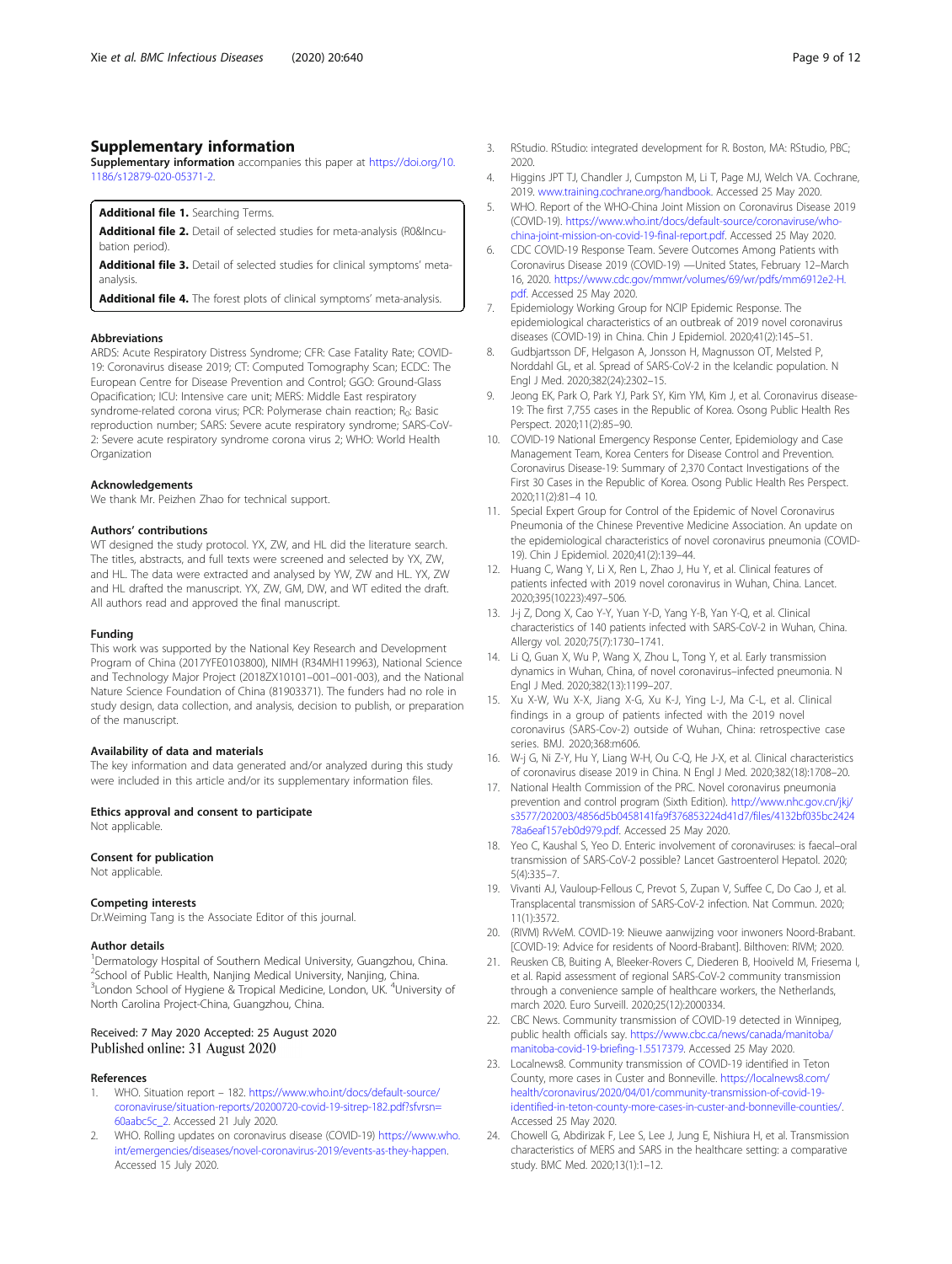- <span id="page-9-0"></span>25. NBC News. Medical workers in Spain and Italy 'overloaded' as more of them catch coronavirus. [https://www.nbcnews.com/news/world/medical-workers](https://www.nbcnews.com/news/world/medical-workers-spain-italy-overloaded-more-them-catch-coronavirus-n1170721)[spain-italy-overloaded-more-them-catch-coronavirus-n1170721.](https://www.nbcnews.com/news/world/medical-workers-spain-italy-overloaded-more-them-catch-coronavirus-n1170721) Accessed 25 May 2020
- 26. AJazeera News. Thousands of medical staff infected with coronavirus in Italy. [https://www.aljazeera.com/news/2020/03/rising-number-medical-staff](https://www.aljazeera.com/news/2020/03/rising-number-medical-staff-infected-coronavirus-italy-200318183939314.html)[infected-coronavirus-italy-200318183939314.html.](https://www.aljazeera.com/news/2020/03/rising-number-medical-staff-infected-coronavirus-italy-200318183939314.html) Accessed 25 May 2020.
- 27. Nacoti M, Ciocca A, Giupponi A, Brambillasca P, Lussana F, Pisano M, et al. At the epicenter of the Covid-19 pandemic and humanitarian crises in Italy: changing perspectives on preparation and mitigation. NEJM Catalyst Innovations in Care Delivery. 2020;1(2).
- 28. Spina S, Marrazzo F, Migliari M, Stucchi R, Sforza A, Fumagalli R. The response of Milan's Emergency Medical System to the COVID-19 outbreak in Italy. Lancet. 2020;395(10227):e49–50.
- 29. NY Times. Nurses Die, Doctors Fall Sick and Panic Rises on Virus Front Lines [https://www.nytimes.com/2020/03/30/nyregion/ny-coronavirus-doctors-sick.](https://www.nytimes.com/2020/03/30/nyregion/ny-coronavirus-doctors-sick.html) [html.](https://www.nytimes.com/2020/03/30/nyregion/ny-coronavirus-doctors-sick.html) Accessed 25 May 2020.
- 30. Weekly TA. Poor working conditions hamper Egypt's medical professionals' effort to stop spread of virus. [https://thearabweekly.com/poor-working](https://thearabweekly.com/poor-working-conditions-hamper-egypts-medical-professionals-effort-stop-spread-virus)[conditions-hamper-egypts-medical-professionals-effort-stop-spread-virus.](https://thearabweekly.com/poor-working-conditions-hamper-egypts-medical-professionals-effort-stop-spread-virus) Accessed 25 May 2020.
- 31. European Centre for Disease Prevention and Control. Infection prevention and control in the household management of people with suspected or confirmed coronavirus disease (COVID-19). [https://www.ecdc.europa.eu/](https://www.ecdc.europa.eu/sites/default/files/documents/Home-care-of-COVID-19-patients-2020-03-31.pdf) [sites/default/files/documents/Home-care-of-COVID-19-patients-2020-03-31.](https://www.ecdc.europa.eu/sites/default/files/documents/Home-care-of-COVID-19-patients-2020-03-31.pdf) [pdf](https://www.ecdc.europa.eu/sites/default/files/documents/Home-care-of-COVID-19-patients-2020-03-31.pdf). Accessed 25 May 2020.
- 32. Xu X-K, Liu X-F, Wang L, Ali ST, Du Z, Bosetti P, et al. Household transmissions of SARS-CoV-2 in the time of unprecedented travel lockdown in China. Preprint at [https://www.medrxiv.org/content/10.1101/2020.03.02.2](https://www.medrxiv.org/content/10.1101/2020.03.02.20029868v2) [0029868v2](https://www.medrxiv.org/content/10.1101/2020.03.02.20029868v2). Accessed 31 Mar 2020.
- 33. Nishiura H, Oshitani H, Kobayashi T, Saito T, Sunagawa T, Matsui T, et al. Closed environments facilitate secondary transmission of coronavirus disease 2019 (COVID-19). Preprint at [https://www.medrxiv.org/content/10.11](https://www.medrxiv.org/content/10.1101/2020.02.28.20029272v1) [01/2020.02.28.20029272v1C.](https://www.medrxiv.org/content/10.1101/2020.02.28.20029272v1) Accessed 20 Mar 2020.
- 34. LSE. COVID-19: Time to reduce the prison population in England and Wales. <https://blogs.lse.ac.uk/politicsandpolicy/covid-19-prison-population/>. Accessed 25 May 2020.
- 35. News. C. Prisoners, Police and the Pandemic: Heinz College criminologist and public policy expert Daniel Nagin discusses disease transmission within the prison system. [https://www.cmu.edu/news/stories/archives/2020/march/](https://www.cmu.edu/news/stories/archives/2020/march/prisoners-pandemics.html) [prisoners-pandemics.html.](https://www.cmu.edu/news/stories/archives/2020/march/prisoners-pandemics.html) Accessed 25 May 2020.
- 36. ABC News. COVID-19, Cruise ship "nightmare". [https://www.abc.net.au/](https://www.abc.net.au/chinese/2020-04-04/the-cruises-hit-by-coronavirus/12120864) [chinese/2020-04-04/the-cruises-hit-by-coronavirus/12120864](https://www.abc.net.au/chinese/2020-04-04/the-cruises-hit-by-coronavirus/12120864). Accessed 25 May 2020.
- 37. Pan X, Chen D, Xia Y, Wu X, Li T, Ou X, et al. Asymptomatic cases in a family cluster with SARS-CoV-2 infection. Lancet Infect Dis. 2020;20(4):410–1.
- Bai Y, Yao L, Wei T, Tian F, Jin D-Y, Chen L, et al. Presumed asymptomatic carrier transmission of COVID-19. JAMA. 2020;323(14):1406–7.
- 39. Lan L, Xu D, Ye G, Xia C, Wang S, Li Y, et al. Positive RT-PCR test results in patients recovered from COVID-19. JAMA. 2020;323(15):1502–3.
- 40. Kucharski AJ, Russell TW, Diamond C, Liu Y, Edmunds J, Funk S, Eggo RM. Early dynamics of transmission and control of COVID-19: a mathematical modelling study. Lancet Infect Dis. 2020;20(5):553–8.
- 41. Linton NM, Kobayashi T, Yang Y, Hayashi K, Akhmetzhanov AR, Jung S-M, et al. Incubation period and other epidemiological characteristics of 2019 novel coronavirus infections with right truncation: a statistical analysis of publicly available case data. J Clin Med. 2020;9(2):538.
- 42. Backer JA, Klinkenberg D, Wallinga JJE. Incubation period of 2019 novel coronavirus (2019-nCoV) infections among travellers from Wuhan, China, 20–28 January 2020. Euro surveill. 2020;25(5):2000062.
- 43. Song Q, Zhao H, Fang L, Liu W, Zheng C, Zhang Y. Study on assessing early epidemiological parameters of coronavirus disease epidemic in China. Chin J Epidemiol. 2020;41(4):461–5.
- 44. Wang P, Lu J, Jin Y, Zhu M, Wang L, Chen SJ. Epidemiological characteristics of 1212 COVID-19 patients in Henan, China. Preprint at [https://www.](https://www.medrxiv.org/content/10.1101/2020.02.21.20026112v2.full.pdf) [medrxiv.org/content/10.1101/2020.02.21.20026112v2.full.pdf.](https://www.medrxiv.org/content/10.1101/2020.02.21.20026112v2.full.pdf) Accessed 20 Mar 2020.
- 45. Li J, Wang Y, Gilmour S, Wang M, Yoneoka D, Wang Y, et al. Estimation of the epidemic properties of the 2019 Novel coronavirus: a mathematical modeling study. Preprint at [https://ssrn.com/abstract=3542150.](https://ssrn.com/abstract=3542150) Accessed 20 Mar 2020.
- 46. Wu JT, Leung K, Leung GM. Nowcasting and forecasting the potential domestic and international spread of the 2019-nCoV outbreak originating in Wuhan, China: a modelling study. Lancet. 2020;395(10225):689–97.
- 47. Shen M, Peng Z, Xiao Y, Zhang L. Modeling the epidemic trend of the 2019 novel coronavirus outbreak in China. Preprint at [https://www.biorxiv.org/](https://www.biorxiv.org/content/10.1101/2020.01.23.916726v1.full.pdf) [content/10.1101/2020.01.23.916726v1.full.pdf.](https://www.biorxiv.org/content/10.1101/2020.01.23.916726v1.full.pdf) Accessed 20 Mar 2020.
- Zhao S, Lin Q, Ran J, Musa SS, Yang G, Wang W, et al. Preliminary estimation of the basic reproduction number of novel coronavirus (2019-nCoV) in China, from 2019 to 2020: a data-driven analysis in the early phase of the outbreak. Int J Infect Dis. 2020;92:214–7.
- 49. Read JM, Bridgen JR, Cummings DA, Ho A, Jewell CPJM. Novel coronavirus 2019-nCoV: early estimation of epidemiological parameters and epidemic predictions. Preprint at [https://www.medrxiv.org/content/10.1101/2020.](https://www.medrxiv.org/content/10.1101/2020.01.23.20018549v2.full.pdf) [01.23.20018549v2.full.pdf](https://www.medrxiv.org/content/10.1101/2020.01.23.20018549v2.full.pdf). Accessed 20 Mar 2020.
- 50. Zhang S, Diao M, Yu W, Pei L, Lin Z, Chen D. Estimation of the reproductive number of novel coronavirus (COVID-19) and the probable outbreak size on the Diamond Princess cruise ship: A data-driven analysis. Int J Infect Dis. 2020;93:201–4.
- 51. Liu T, Hu J, Xiao J, He G, Kang M, Rong Z, et al. Time-varying transmission dynamics of novel coronavirus pneumonia in China. Preprint at [https://](https://www.biorxiv.org/content/10.1101/2020.01.25.919787v2.full.pdf) [www.biorxiv.org/content/10.1101/2020.01.25.919787v2.full.pdf.](https://www.biorxiv.org/content/10.1101/2020.01.25.919787v2.full.pdf) Accessed 20 Mar 2020.
- 52. Tang B, Wang X, Li Q, Bragazzi NL, Tang S, Xiao Y, et al. Estimation of the transmission risk of the 2019-nCoV and its implication for public health interventions. J Clin Med. 2020;9(2):462.
- 53. Liu T, Hu J, Kang M, Lin L, Zhong H, Xiao J, et al. Transmission dynamics of 2019 novel coronavirus (2019-nCoV). Preprint at [https://ssrn.com/abstract=](https://ssrn.com/abstract=3526307) [3526307.](https://ssrn.com/abstract=3526307) Accessed 20 Mar 2020.
- Bauch CT, Lloyd-Smith JO, Coffee MP, Galvani APJE. Dynamically modeling SARS and other newly emerging respiratory illnesses: past, present, and future. Epidemiology. 2005;16(6):791–801.
- 55. Bauch CT, Oraby TJTL. Assessing the pandemic potential of MERS-CoV. Lancet. 2013;382(9893):662–4.
- 56. COVID-19 Surveillance Group. Characteristics of COVID-19 patients dying in Italy: Report based on available data on March 26th, 2020. [https://www.](https://www.epicentro.iss.it/coronavirus/bollettino/Report-COVID-2019_26_marzo_eng.pdf) [epicentro.iss.it/coronavirus/bollettino/Report-COVID-2019\\_26\\_marzo\\_eng.](https://www.epicentro.iss.it/coronavirus/bollettino/Report-COVID-2019_26_marzo_eng.pdf) [pdf](https://www.epicentro.iss.it/coronavirus/bollettino/Report-COVID-2019_26_marzo_eng.pdf). Accessed 25 May 2020.
- 57. European Centre for Disease Prevention and Control. Download today's data on geographic distribution of COVID-19 cases worldwide. [https://www.](https://www.ecdc.europa.eu/en/publications-data/download-todays-data-geographic-distribution-covid-19-cases-worldwide) [ecdc.europa.eu/en/publications-data/download-todays-data-geographic](https://www.ecdc.europa.eu/en/publications-data/download-todays-data-geographic-distribution-covid-19-cases-worldwide)[distribution-covid-19-cases-worldwide.](https://www.ecdc.europa.eu/en/publications-data/download-todays-data-geographic-distribution-covid-19-cases-worldwide) Accessed on 22 April 2020.
- 58. Argenziano MG, Bruce SL, Slater CL, Tiao JR, Baldwin MR, Barr RG, et al. Characterization and clinical course of 1000 patients with coronavirus disease 2019 in New York: retrospective case series. BMJ. 2020;369:m1996.
- 59. Petrilli CM, Jones SA, Yang J, Rajagopalan H, O'Donnell L, Chernyak Y, et al. Factors associated with hospital admission and critical illness among 5279 people with coronavirus disease 2019 in New York City: prospective cohort study. BMJ. 2020;369:m1966.
- 60. Grasselli G, Zangrillo A, Zanella A, Antonelli M, Cabrini L, Castelli A, et al. Baseline characteristics and outcomes of 1591 patients infected with SARS-CoV-2 admitted to ICUs of the Lombardy region, Italy. JAMA. 2020;323(16): 1574–81.
- 61. Zhou F, Yu T, Du R, Fan G, Liu Y, Liu Z, et al. Clinical course and risk factors for mortality of adult in patients with COVID-19 in Wuhan, China: a retrospective cohort study. Lancet. 2020;395(10229):1054–62.
- 62. Pareek M, Bangash MN, Pareek N, Pan D, Sze S, Minhas JS, et al. Ethnicity and COVID-19: an urgent public health research priority. Lancet. 2020; 395(10234):1421–2.
- 63. 5050 GH. COVID-19 sex-disaggregated data tracker-Sex, gender and COVID-19. <https://globalhealth5050.org/covid19/#1586352650173-d9a8b64b-670a>. Accessed 25 May 2020.
- 64. Hong KS, Lee KH, Chung JH, Shin K-C, Choi EY, Jin HJ, et al. Clinical features and outcomes of 98 patients hospitalized with SARS-CoV-2 infection in Daegu, South Korea: a brief descriptive study. Yonsei Med J. 2020;61(5):431– 7.
- 65. Qasim M, Yasir M, Ahmad W, Yoshida M, Azhar M, Ali MA, et al. Early epidemiological and clinical manifestations of COVID-19 in Japan. Preprint at [https://www.medrxiv.org/content/10.1101/2020.04.17.20070276v1.full.pdf.](https://www.medrxiv.org/content/10.1101/2020.04.17.20070276v1.full.pdf) Accessed 5 July 2020.
- 66. Shabrawishi M, Al-Gethamy MM, Naser AY, Ghazawi MA, Alsharif GF, Obaid EF, et al. Clinical, radiological and therapeutic characteristics of patients with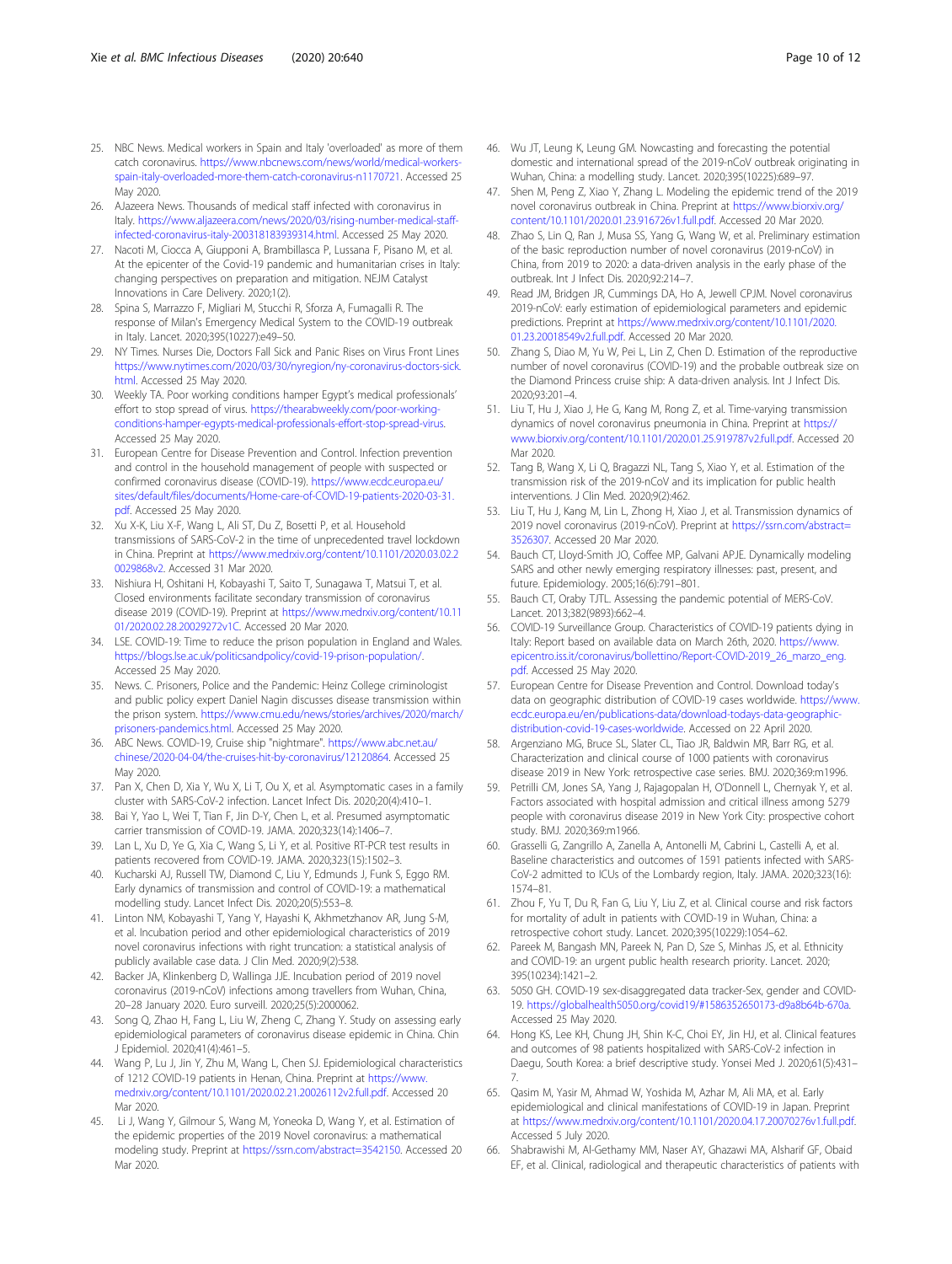<span id="page-10-0"></span>COVID-19 in Saudi Arabia. Preprint at [https://www.medrxiv.org/content/1](https://www.medrxiv.org/content/10.1101/2020.05.07.20094169v2.full.pdf) [0.1101/2020.05.07.20094169v2.full.pdf.](https://www.medrxiv.org/content/10.1101/2020.05.07.20094169v2.full.pdf) Accessed 5 July 2020.

- 67. Pongpirul WA, Wiboonchutikul S, Charoenpong L, Panitantum N, Vachiraphan A, Uttayamakul S, et al. Clinical course and potential predicting factors of pneumonia of adult patients with coronavirus disease 2019 (COVID-19): a retrospective observational analysis of 193 confirmed cases in Thailand. Preprint at [https://www.medrxiv.org/content/10.1101/2020.06.24.2](https://www.medrxiv.org/content/10.1101/2020.06.24.20139642v1.full.pdf) [0139642v1.full.pdf.](https://www.medrxiv.org/content/10.1101/2020.06.24.20139642v1.full.pdf) Accessed 5 July 2020.
- 68. Almazeedi S, Al-Youha S, Jamal MH, Al-Haddad M, Al-Muhaini A, Al-Ghimlas F, et al. Characteristics, risk factors and outcomes among the first consecutive 1096 patients diagnosed with COVID-19 in Kuwait. Preprint at <https://www.medrxiv.org/content/10.1101/2020.05.09.20096495v1.full.pdf>. Accessed 5 July 2020.
- 69. Chen N, Zhou M, Dong X, Qu J, Gong F, Han Y, et al. Epidemiological and clinical characteristics of 99 cases of 2019 novel coronavirus pneumonia in Wuhan, China: a descriptive study. Lancet. 2020;395(10223):507–13.
- 70. Wang D, Hu B, Hu C, Zhu F, Liu X, Zhang J, et al. Clinical characteristics of 138 hospitalized patients with 2019 novel coronavirus–infected pneumonia in Wuhan, China. JAMA. 2020;323(11):1061–9.
- 71. Docherty AB, Harrison EM, Green CA, Hardwick HE, Pius R, Norman L, et al. Features of 20 133 UK patients in hospital with covid-19 using the ISARIC WHO clinical characterization protocol: prospective observational cohort study. BMJ. 2020;369:m1985.
- 72. Rojo JMC, Santos JMA, Núñez-Cortés JM, Bermejo CL, Rincón JMR, Roy-Vallejo E, et al. Clinical characteristics of patients hospitalized with COVID-19 in Spain: results from the SEMI-COVID-19 network. Preprint at [https://www.](https://www.medrxiv.org/content/10.1101/2020.05.24.20111971v1.full.pdf) [medrxiv.org/content/10.1101/2020.05.24.20111971v1.full.pdf.](https://www.medrxiv.org/content/10.1101/2020.05.24.20111971v1.full.pdf) Accessed 5 July 2020.
- 73. Regina J, Papadimitriou-Olivgeris M, Burger R, Filippidis P, Tschopp J, Desgranges F, et al. Epidemiology, risk factors and clinical course of SARS-CoV-2 infected patients in a Swiss university hospital: an observational retrospective study. Preprint at [https://www.medrxiv.org/content/10.1101/2](https://www.medrxiv.org/content/10.1101/2020.05.11.20097741v1.full.pdf) [020.05.11.20097741v1.full.pdf.](https://www.medrxiv.org/content/10.1101/2020.05.11.20097741v1.full.pdf) Accessed 5 July 2020.
- 74. Boddington NL, Charlett A, Elgohari S, Walker JL, Mcdonald H, Byers C, et al. COVID-19 in Great Britain: epidemiological and clinical characteristics of the first few hundred (FF100) cases: a descriptive case series and case control analysis. Preprint at [https://www.medrxiv.org/content/10.1101/2020.](https://www.medrxiv.org/content/10.1101/2020.05.18.20086157v1.full.pdf) [05.18.20086157v1.full.pdf](https://www.medrxiv.org/content/10.1101/2020.05.18.20086157v1.full.pdf). Accessed 5 July 2020.
- 75. Colaneri M, Sacchi P, Zuccaro V, Biscarini S, Sachs M, Roda S, et al. Clinical characteristics of coronavirus disease (COVID-19) early findings from a teaching hospital in Pavia, North Italy, 21 to 28 February 2020. Euro Surveill. 2020;25(16):2000460.
- 76. Ortiz-Brizuela E, Villanueva-Reza M, González-Lara MF, Tamez-Torres KM, Román-Montes CM, Díaz-Mejía BA, et al. Clinical and epidemiological characteristics of patients diagnosed with COVID-19 in a tertiary care center in Mexico CITY: a prospective cohort study. Rev Investig Clin. 2020;72(3): 165–77.
- 77. Shekhar R, Sheikh AB, Upadhyay S, Atencio J, Kapuria DJID. Early experience with COVID-19 patients at academic hospital in southwestern United States. Infect Dis (Lond). 2020;52(8):596–9.
- 78. Suleyman G, Fadel RA, Malette KM, Hammond C, Abdulla H, Entz A, et al. Clinical characteristics and morbidity associated with coronavirus disease 2019 in a series of patients in metropolitan Detroit. JAMA Netw Open. 2020; 3(6):e2012270.
- 79. Goyal P, Choi JJ, Pinheiro LC, Schenck EJ, Chen R, Jabri A, et al. Clinical characteristics of Covid-19 in New York city. N Engl J Med. 2020;382(24): 2372–4.
- 80. de Souza WM, Buss LF, da Silva Candido D, Carrera JP, Li S, Zarebski A, et al. Epidemiological and clinical characteristics of the early phase of the COVID-19 epidemic in Brazil. Preprint at [https://www.medrxiv.org/content/10.11](https://www.medrxiv.org/content/10.1101/2020.04.25.20077396v1.full.pdf) [01/2020.04.25.20077396v1.full.pdf](https://www.medrxiv.org/content/10.1101/2020.04.25.20077396v1.full.pdf). Accessed 5 July 2020.
- 81. Beltrán-Corbellini Á, Chico-García JL, Martínez-Poles J, Rodríguez-Jorge F, Natera-Villalba E, Gómez-Corral J, et al. Acute-onset smell and taste disorders in the context of COVID-19: a pilot multicentre polymerase chain reaction based case–control study. Preprint at [https://www.medrxiv.org/](https://www.medrxiv.org/content/10.1101/2020.04.25.20077396v1.full.pdf) [content/10.1101/2020.04.25.20077396v1.full.pdf.](https://www.medrxiv.org/content/10.1101/2020.04.25.20077396v1.full.pdf) Accessed 5 July 2020.
- 82. Bénézit F, Le Turnier P, Declerck C, Paillé C, Revest M, Dubée V, et al. Utility of hyposmia and hypogeusia for the diagnosis of COVID-19. Lancet Infect Dis. 2020;S1473-3099(20):30297–8.
- 83. Giacomelli A, Pezzati L, Conti F, Bernacchia D, Siano M, Oreni L, et al. Selfreported olfactory and taste disorders in patients with severe acute

respiratory coronavirus 2 infection: a cross-sectional study. Clin Infect Dis. 2020;71(15):889–890.

- 84. Kaye R, Chang CD, Kazahaya K, Brereton J, Denneny JCJOH III, Surgery N. COVID-19 anosmia reporting tool: initial findings. Otolaryngol Head Neck Surg. 2020;163(1):132–4.
- 85. Klopfenstein T, Toko L, Royer P-Y, Lepiller Q, Gendrin V, Zayet S. Features of anosmia in COVID-19. Med Mal Infect. 2020;50(5):436–439.
- 86. Lechien JR, Chiesa-Estomba CM, De Siati DR, Horoi M, Le Bon SD, Rodriguez A, et al. Olfactory and gustatory dysfunctions as a clinical presentation of mild-to-moderate forms of the coronavirus disease (COVID-19): a multicenter European study. Eur Arch Otorhinolaryngol. 2020;277(8):2251– 61.
- 87. Mao L, Jin H, Wang M, Hu Y, Chen S, He Q, et al. Neurologic manifestations of hospitalized patients with coronavirus disease 2019 in Wuhan, China. JAMA Neurol. 2020;77(6):1–9.
- 88. Moein ST, Hashemian SM, Mansourafshar B, Khorram-Tousi A, Tabarsi P, Doty RL. Smell dysfunction: a biomarker for COVID-19. Int Forum Allergy Rhinol. 2020. <https://doi.org/10.1002/alr.22587>.
- 89. Vaira LA, Salzano G, Deiana G, De Riu GJTL. Anosmia and ageusia: common findings in COVID-19 patients. Laryngoscope. 2020;130(7):1787.
- 90. Yan CH, Faraji F, Prajapati DP, Boone CE, DeConde AS. Association of chemosensory dysfunction and COVID-19 in patients presenting with influenza-like symptoms. Int Forum Allergy Rhinol. 2020;10(7):806–13.
- 91. Song J, Deng Y-K, Wang H, Wang Z-C, Liao B, Ma J, et al. Self-reported taste and smell disorders in patients with COVID-19: distinct features in China. Preprint at [https://www.medrxiv.org/content/10.1101/2020.06.12.201282](https://www.medrxiv.org/content/10.1101/2020.06.12.20128298v1.full.pdf) [98v1.full.pdf.](https://www.medrxiv.org/content/10.1101/2020.06.12.20128298v1.full.pdf) Accessed 5 July 2020.
- 92. Qiu C, Cui C, Hautefort C, Haehner A, Zhao J, Yao Q, et al. Olfactory and gustatory dysfunction as an early identifier of COVID-19 in adults and children: an international multicenter study. Otolaryngol Head Neck Surg. 2020. [https://doi.org/10.1177/0194599820934376.](https://doi.org/10.1177/0194599820934376)
- 93. Pollán M, Pérez-Gómez B, Pastor-Barriuso R, Oteo J, Hernán MA, Pérez-Olmeda M, et al. Prevalence of SARS-CoV-2 in Spain (ENE-COVID): a nationwide, population-based seroepidemiological study. Lancet. 2020; 396(10250):535–544.
- 94. Lavezzo E, Franchin E, Ciavarella C, Cuomo-Dannenburg G, Barzon L, Del Vecchio C, et al. Suppression of a SARS-CoV-2 outbreak in the Italian municipality of Vo'. Nature. 2020;584(7821):425–429.
- 95. Yang X, Yu Y, Xu J, Shu H, Liu H, Wu Y, et al. Clinical course and outcomes of critically ill patients with SARS-CoV-2 pneumonia in Wuhan, China: a single-centered, retrospective, observational study. Lancet Respir Med. 2020; 8(5):475–81.
- 96. Xiang T, Liu J, Xu F, Cheng N, Liu Y, Qian KJ, et al. Analysis of clinical characteristics of 49 patients with novel coronavirus pneumonia in Jiangxi province. Chin J Respir Crit Care Med. 2020;19(2):1–7.
- 97. Young BE, Ong SWX, Kalimuddin S, Low JG, Tan SY, Loh J, et al. Epidemiologic features and clinical course of patients infected with SARS-CoV-2 in Singapore. JAMA. 2020;323(15):1488–94.
- 98. Zhang G, Hu C, Luo L, Fang F, Chen Y, Li J, et al. Clinical features and outcomes of 221 patients with COVID-19 in Wuhan, China Preprint at <https://www.medrxiv.org/content/10.1101/2020.03.02.20030452v1.full.pdf>. Accessed 20 Mar 2020.
- 99. Arentz M, Yim E, Klaff L, Lokhandwala S, Riedo FX, Chong M, et al. Characteristics and outcomes of 21 critically ill patients with COVID-19 in Washington state. JAMA. 2020;323(16):1612–4.
- 100. Mishra AK, Sahu KK, George AA, Lal AJH. Lung. A review of cardiac manifestations and predictors of outcome in patients with COVID–19. Heart Lung. 2020;S0147-9563(20):30157–6.
- 101. Liu CJZ, Shao C, Zhang H, Yue H, Chen Z, et al. Preliminary study of the relationship between novel coronavirus pneumonia and liver function damage: a multicenter study. Chin J Hepatol. 2020;282(2020):148.
- 102. Li Z, Wu M, Guo J, Yao J, Liao X, Song S, et al. Caution on kidney dysfunctions of 2019-nCoV patients. Preprint at [https://www.medrxiv.org/](https://www.medrxiv.org/content/10.1101/2020.02.08.20021212v2.full.pdf) [content/10.1101/2020.02.08.20021212v2.full.pdf.](https://www.medrxiv.org/content/10.1101/2020.02.08.20021212v2.full.pdf) Accessed 20 Mar 2020.
- 103. Cheng Y, Luo R, Wang K, Zhang M, Wang Z, Dong L, et al. Kidney impairment is associated with in-hospital death of COVID-19 patients. Preprint at [https://www.medrxiv.org/content/10.1101/2020.02.18.20023242](https://www.medrxiv.org/content/10.1101/2020.02.18.20023242v1.full.pdf) [v1.full.pdf.](https://www.medrxiv.org/content/10.1101/2020.02.18.20023242v1.full.pdf) Accessed 20 Mar 2020.
- 104. Sahu KK, Lal A, Mishra AK. An update on CT chest findings in coronavirus disease-19 (COVID-19). Heart Lung. 2020;S0147-9563(20):30094–7..